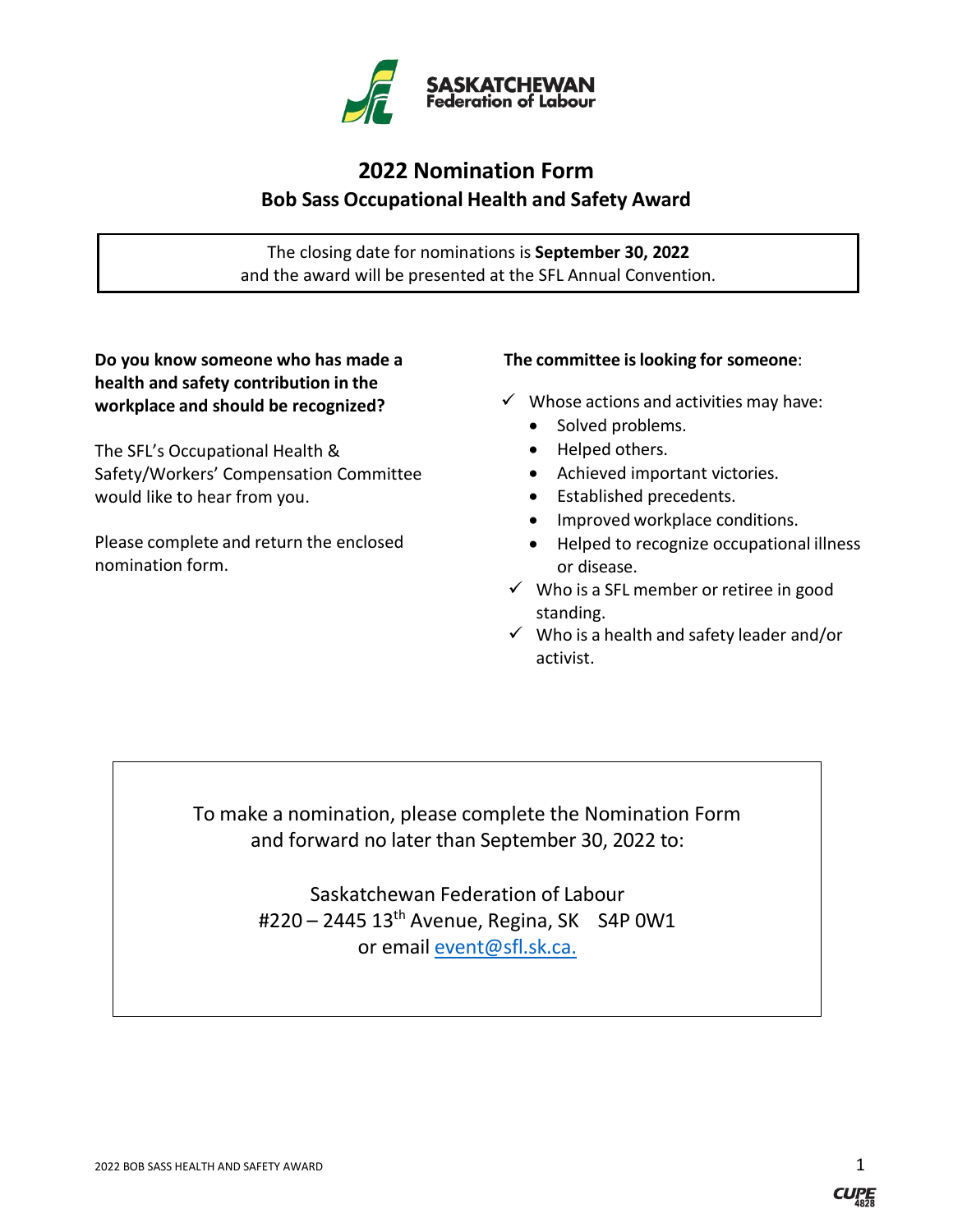

### **2022 Nomination Form Bob Sass Occupational Health and Safety Award**

Nominations may be made by a local union or affiliate and must be signed and supported by the local's President and one other Executive member. Information submitted may be verified:

| <b>Street</b>                                                                                                        |                     | City/Province | Postal Code |
|----------------------------------------------------------------------------------------------------------------------|---------------------|---------------|-------------|
| Contact Numbers: Cell: __________________________Home: __________________________ Work: _____________________        |                     |               |             |
|                                                                                                                      |                     |               |             |
|                                                                                                                      |                     |               |             |
|                                                                                                                      |                     |               |             |
| How many years has the nominee been a union member?                                                                  |                     |               |             |
| <b>Submitted by:</b>                                                                                                 |                     |               |             |
| Name of Nominator: Name of Nominator:                                                                                |                     |               |             |
|                                                                                                                      |                     |               |             |
|                                                                                                                      |                     |               |             |
| <b>Street</b>                                                                                                        |                     | City/Province | Postal Code |
|                                                                                                                      |                     |               |             |
| Email: <u>Alexander and Alexander and Alexander and Alexander and Alexander and Alexander and Alexander and Alex</u> |                     |               |             |
| Union President: Union                                                                                               |                     |               |             |
|                                                                                                                      | <b>Please Print</b> | Signature     |             |
|                                                                                                                      | <b>Please Print</b> | Signature     |             |
|                                                                                                                      |                     |               |             |

If the nominee does not receive the award in 2022, would the local allow the name to stand for nomination in 2023? Yes:  $\vert$   $\vert$  No: